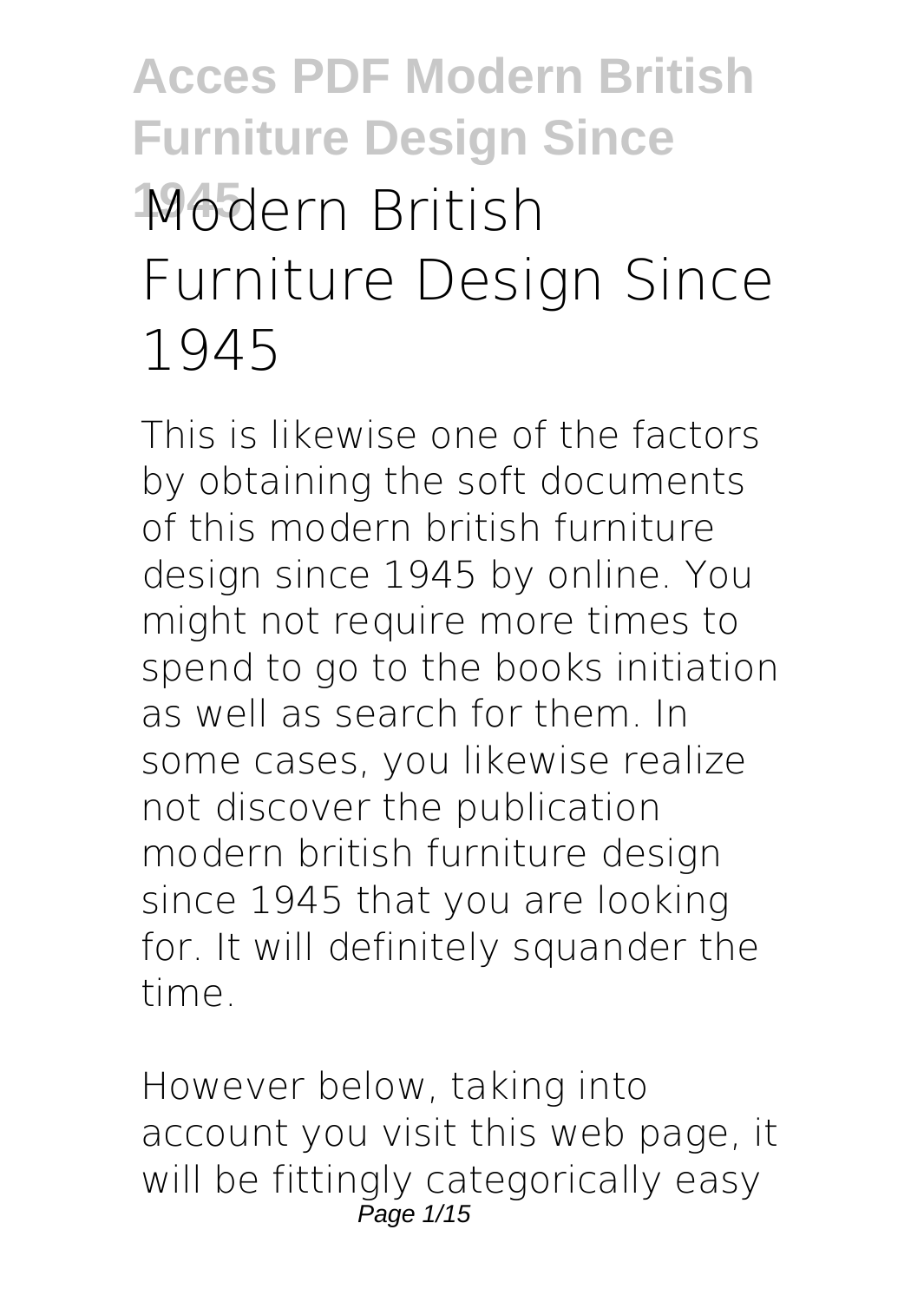**1945** to acquire as skillfully as download lead modern british furniture design since 1945

It will not receive many era as we explain before. You can reach it even if conduct yourself something else at house and even in your workplace. suitably easy! So, are you question? Just exercise just what we offer below as with ease as evaluation **modern british furniture design since 1945** what you later to read!

Britain's greatest furniture maker at work at his world-famous workshop Book shelves design - 25 stylish modern wall bookshelf furniture My Furniture Design Process - Shaun Boyd Made This Page 2/15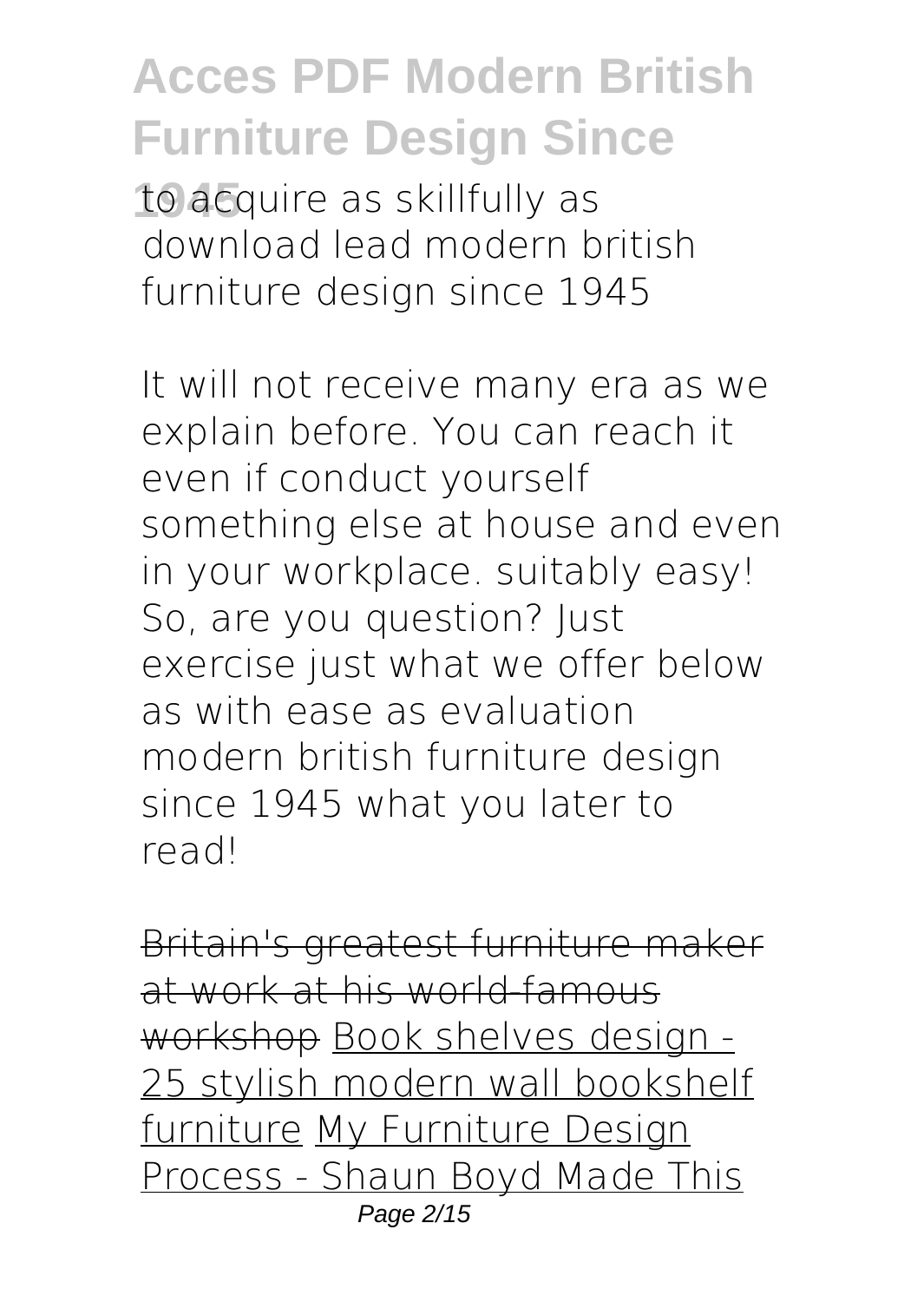**1945** The Contemporary Craft/Design Revolution - Furniture Today (3) **Max Hunt - Furniture Designer | MAKERS WHO INSPIRE**

British Furniture Award 2018 - Application Guidelines**The obsession with mid-century furniture design, explained** Interior Design Trends 2021 Three Wise Men of British Furniture Design A Gem of British Furniture History - Gordon Russell Awesome Secret Doors And Hidden Rooms | Ingenious Furniture 12 Asmr page turning-#3 - furniture design book - no talking **Atlas of Furniture Design** INCREDIBLE AND INGENIOUS Hidden Rooms AND SECRET Furniture **Barnett Freedman: Designs for Modern Britain** Manufacturing of luxury classic Page 3/15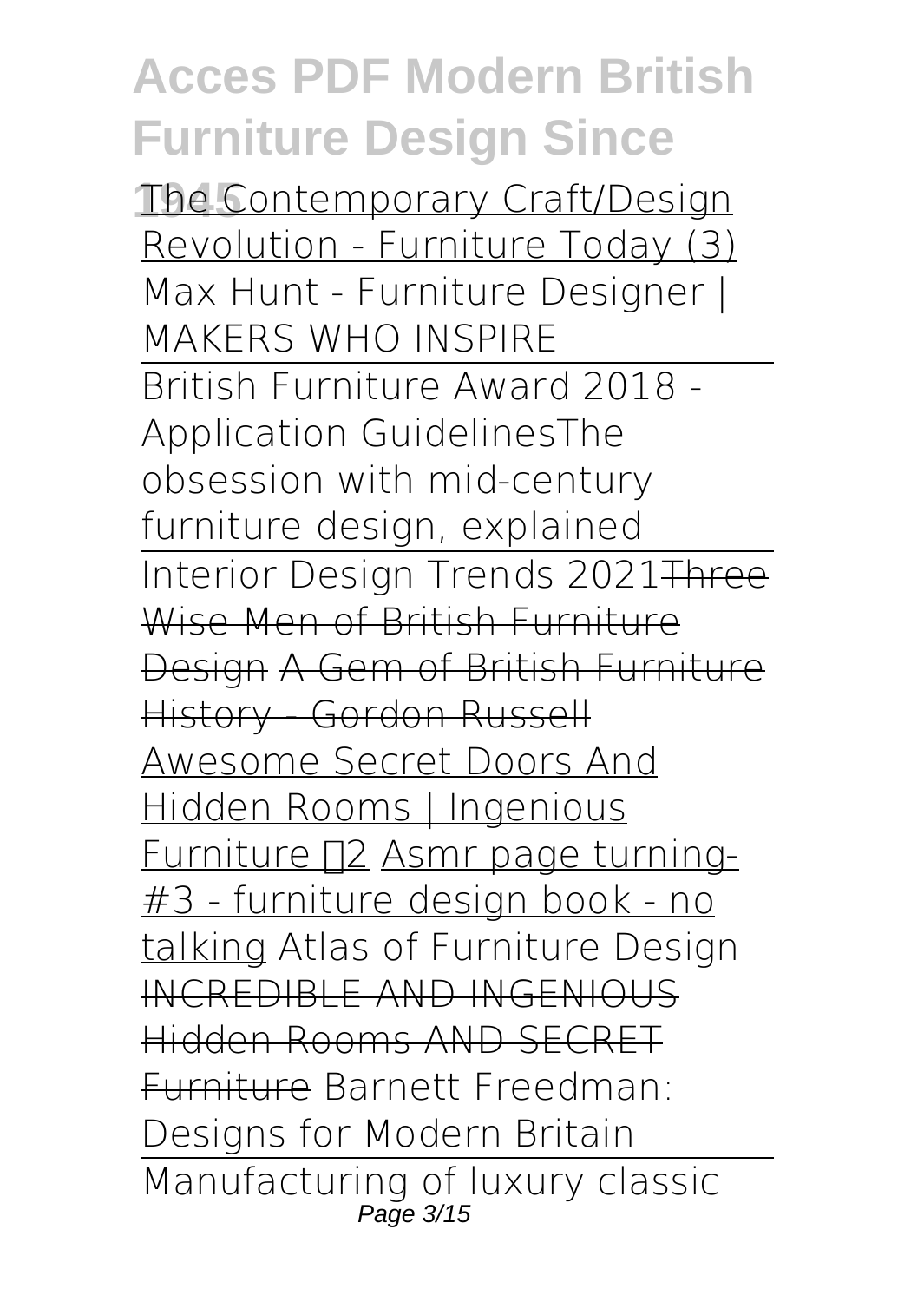**1945** furniture*Leading British Furniture Designer Maker Talks About Elm* Vintage Furniture | Office Furniture | Antique furniture | 36 | Design Different Antique Furniture Styles : Interior Design Tips Interior Design Look Books | Mid-Century Modern **Modern British Furniture Design Since** Focusing on design ingenuity, Modern British Furniture pinpoints the most inventive British designers and companies from 1945 to the present – from early postwar pioneers such as Ernest Race, Robin Day and Robert Heritage, to iconoclastic figures such as Peter Murdoch, William Plunkett and Max Clendinning, to today's global superstars led by Tom Dixon, Ron Arad and Jasper Morrison.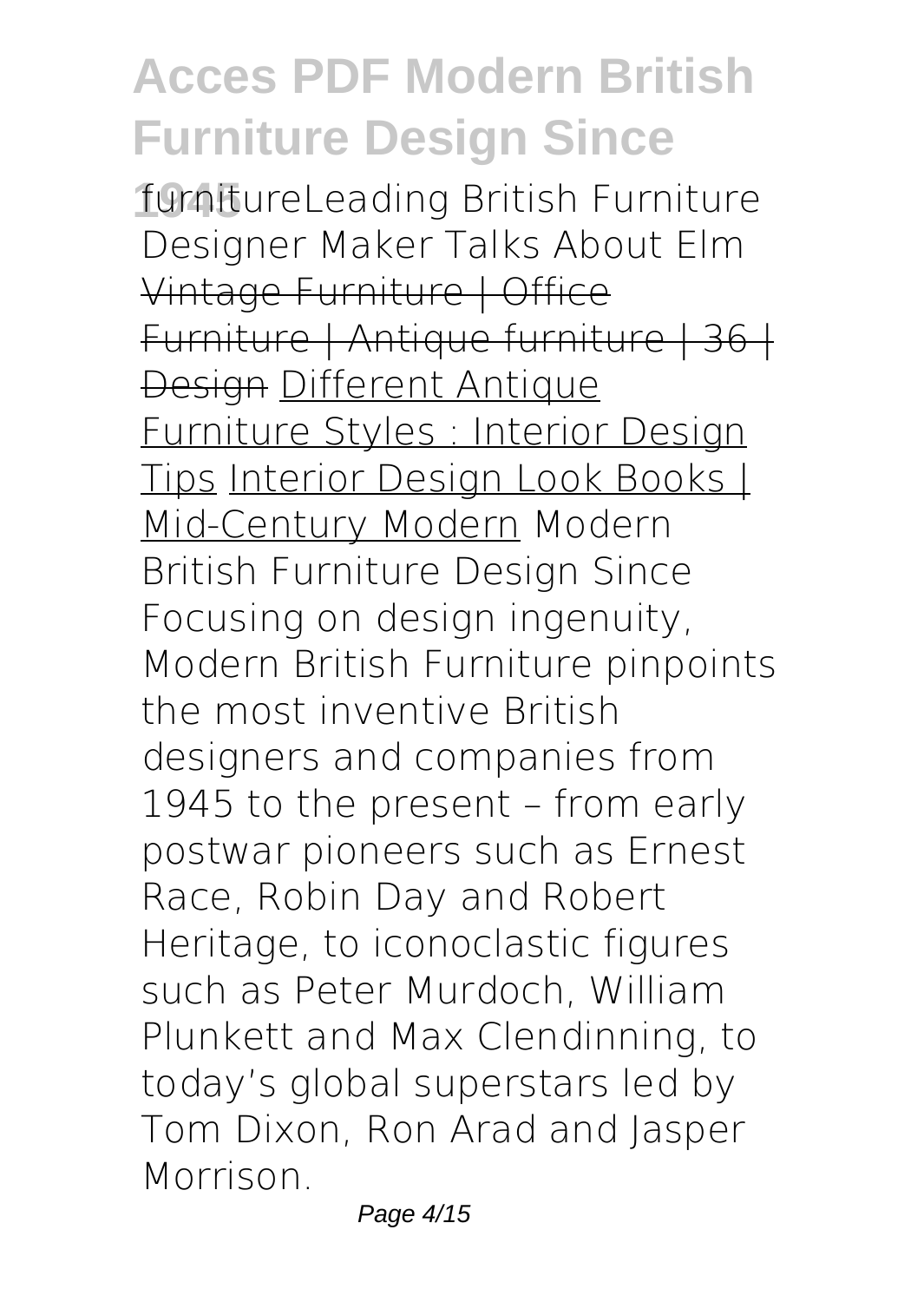**Modern British Furniture: Design since 1945: Amazon.co.uk ...** Matthew Hilton. One of Britain's most highly respected industrial furniture designers. Hilton believes in creating furniture that people live with. After graduating with a degree in Furniture Design from Kingston Polytechnic in 1979, he worked as an industrial designer and model maker until 1984 when he set up his own studio and workshop.

**Modern British Designer Furniture | UK Designer Lighting ...** modern british furniture design since British furniture designers have made a unique contribution to modern design. This book pinpoints the most inventive Page 5/15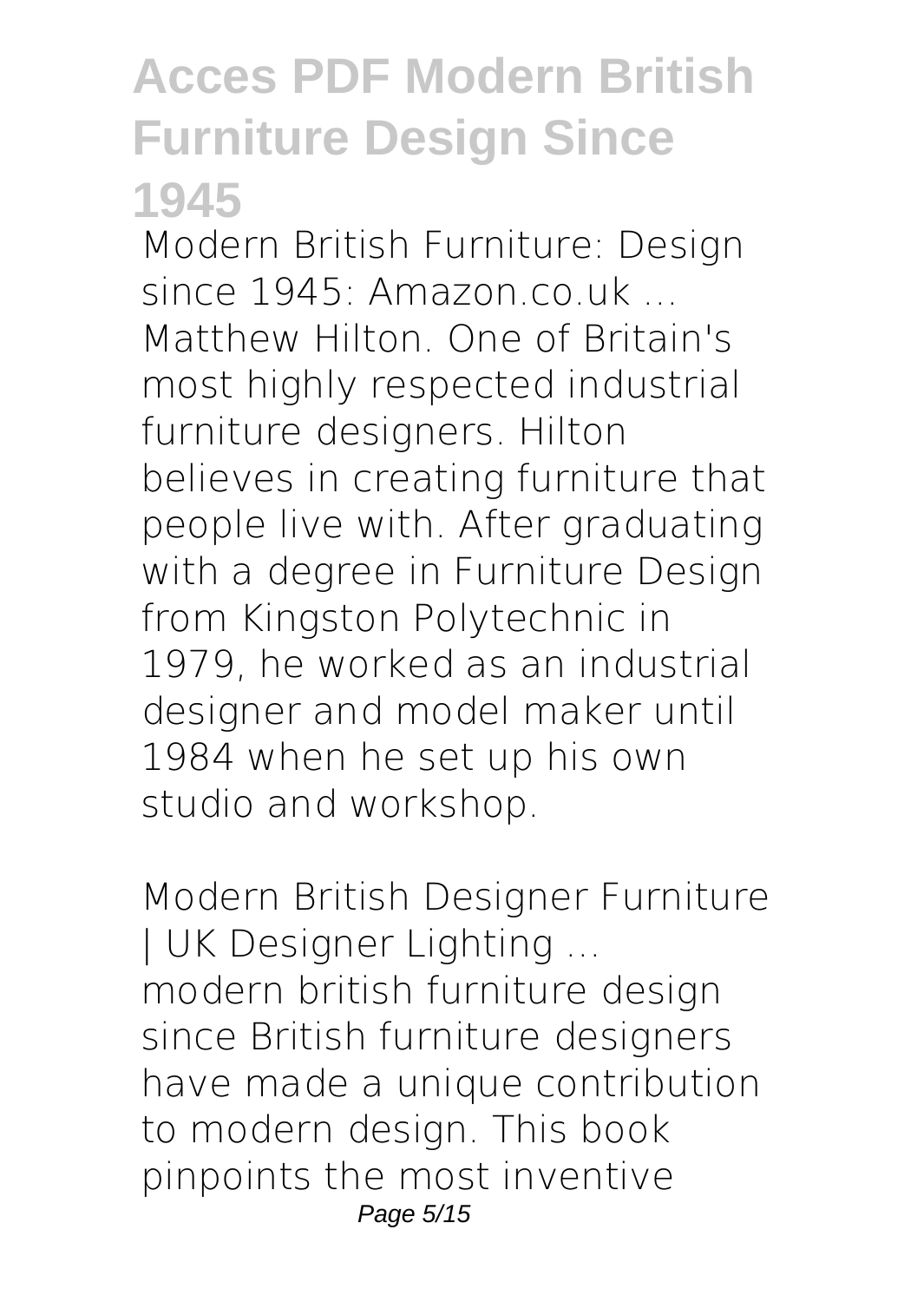**1945** designers and companies from 1945 to the present—from postwar pioneers such as Ernest Race, Robin Day, and Robert Heritage, to iconoclastic figures such as Peter

**Modern British Furniture Design Since 1945 | calendar ...** 1960s Design Period (1960 – 1969) The previous decade's love of American design was replaced by a more British-focused style. Interiors had creative twists on Victorian and Edwardian styles, the '20s and art nouveau. Groovy pop art and opt-art inspired patterns and styles were often used.

**British interior design through the ages - Wallpaper Direct** Page 6/15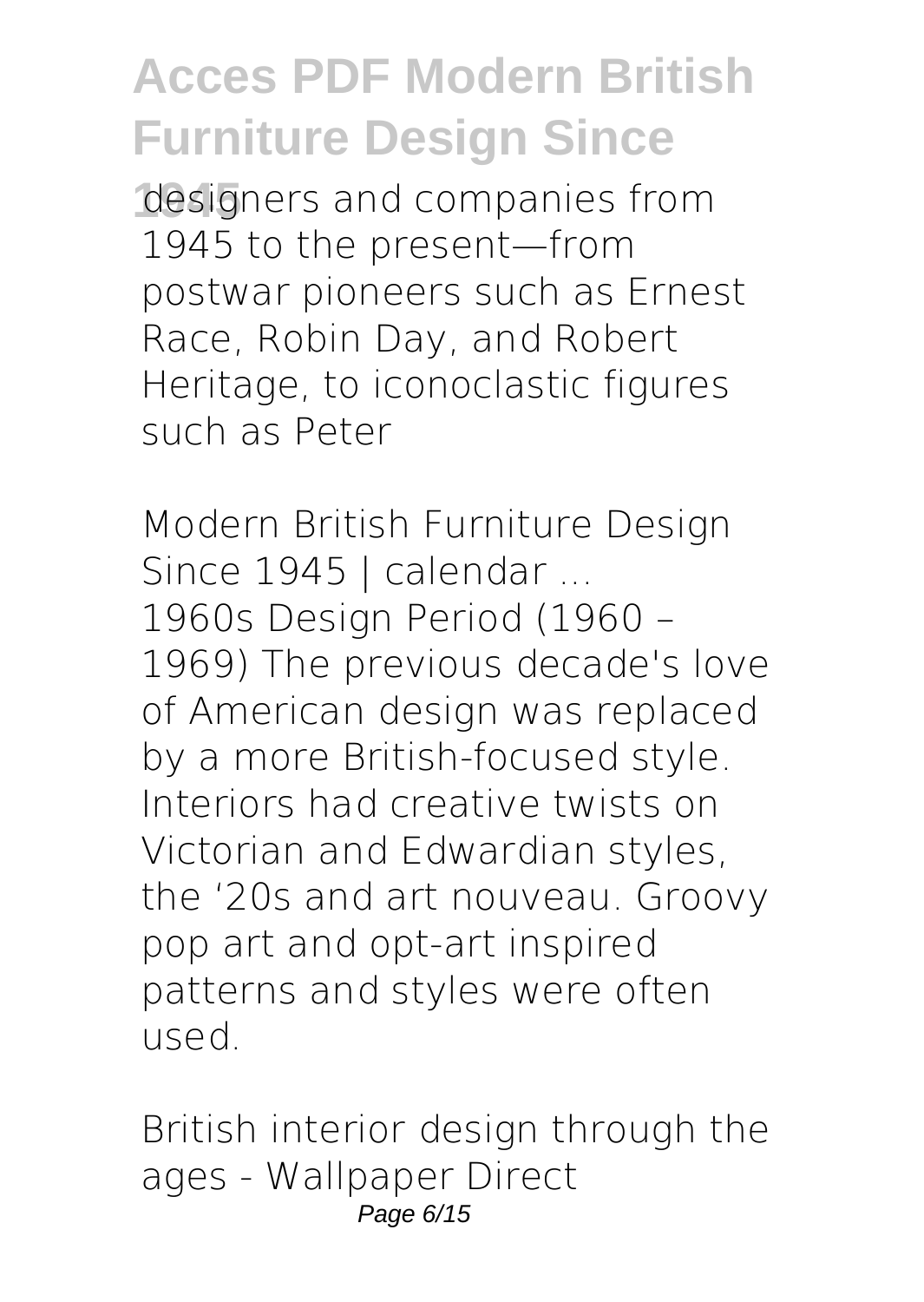**1945** Founded by David Snowdon, formerly David Linley in 1985, Linley creates bespoke furniture, as well as interiors, collectable pieces and luxury gifts and accessories, all showcasing the finest British design and craftsmanship.

**Top 10 British Furniture Designers | C&TH Interior Design 2020** meet the designer, alexander miles. contemporary british furniture design. as seen in. chances are, you've seen our pieces in tv, film and the media. view our incredible range of contemporary solid wood beds, oak beds, walnut beds, beech beds. or upholstered leather beds and contemporary metal beds, available in double, king and Page 7/15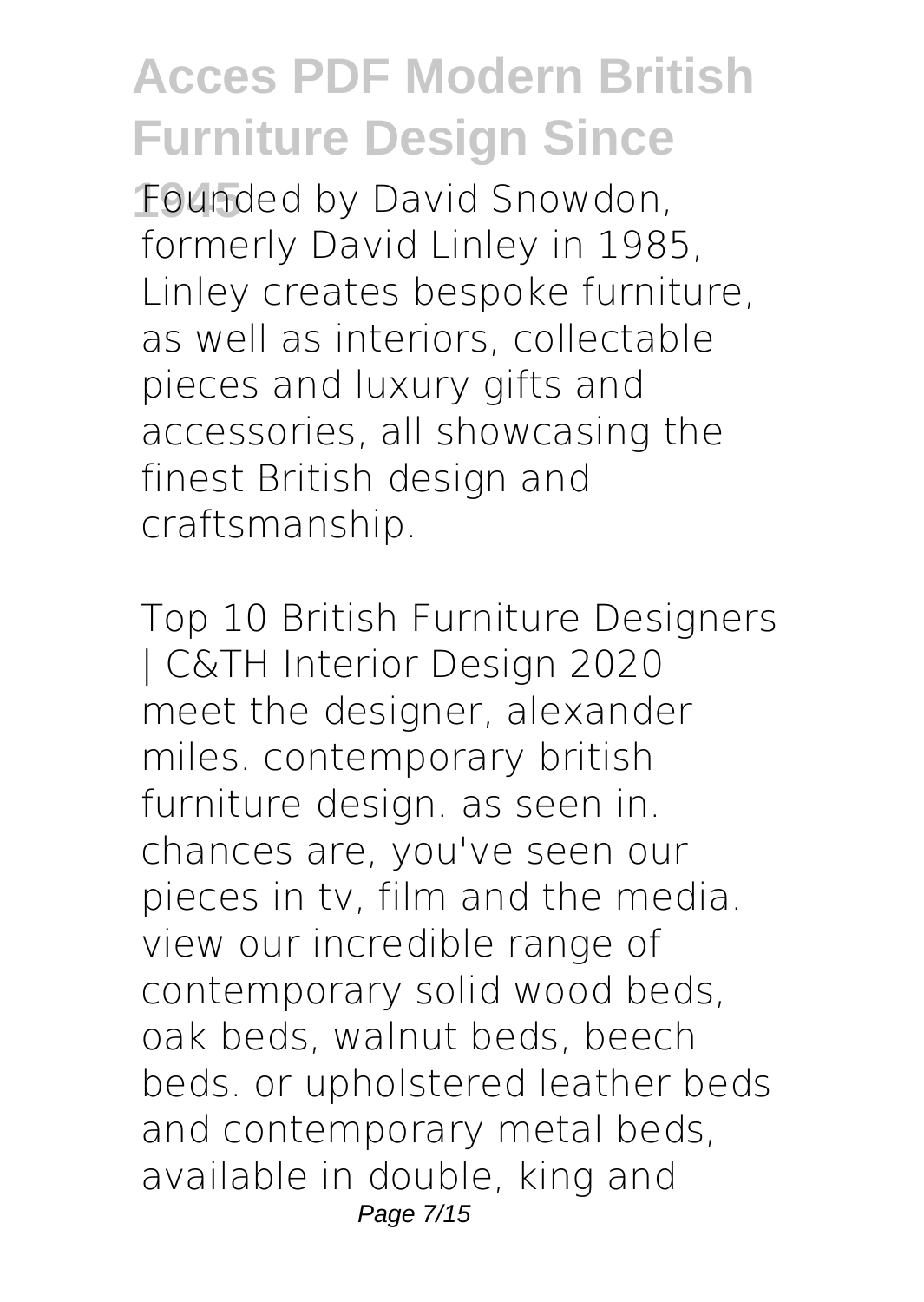**1945** superking sizes or bespoke sizing also available. exclusive designs by alexander miles.

**Contemporary Furniture | Designer | British | Alexander Miles**

Modern playful furniture with sustainability in mind. Designed and manufactured in Britain.

**Home / &New - Modern British Furniture** Meet the British furniture designers wowing Milan Design Week Milan Design Week featured an impressive pop-up restaurant in a medieval church by Caesarstone and Tom Dixon. T he Italians have ruled...

**Meet the British furniture** Page 8/15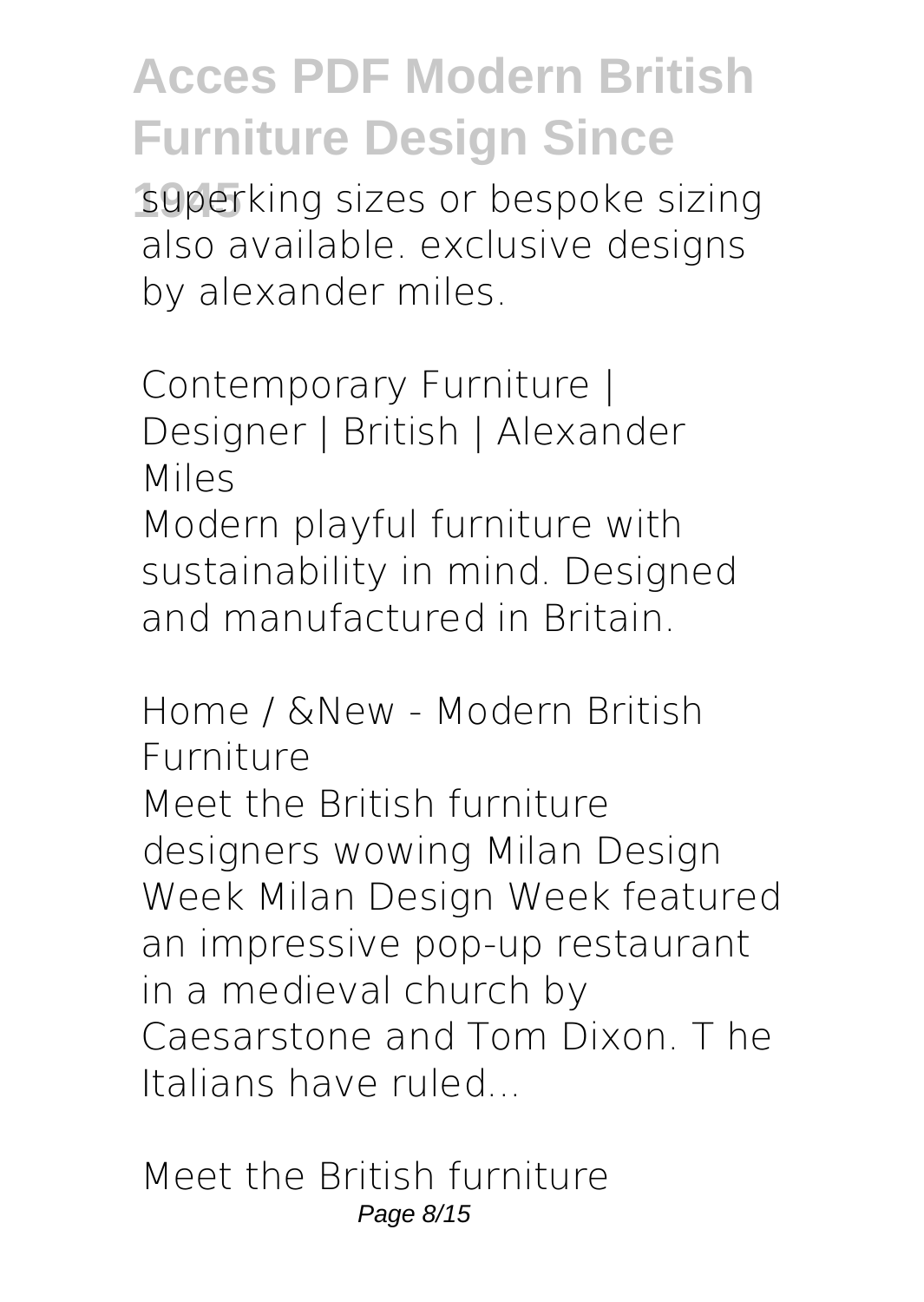**1945 designers wowing Milan Design Week**

The Clifton Couch Design is about sharing the love for contemporary British furniture and modern design.

**Couch Design | Contemporary British Furniture - Clifton** Made in Design fulfils even the most demanding requirements for living. In addition to modern designer furniture for relaxing and cosy evenings, you will find an equally large selection of functional furniture pieces. Everyday and elegant contemporary furniture have the very best features for the kitchen and the dining room.

**Modern Designer Furniture | Made** Page 9/15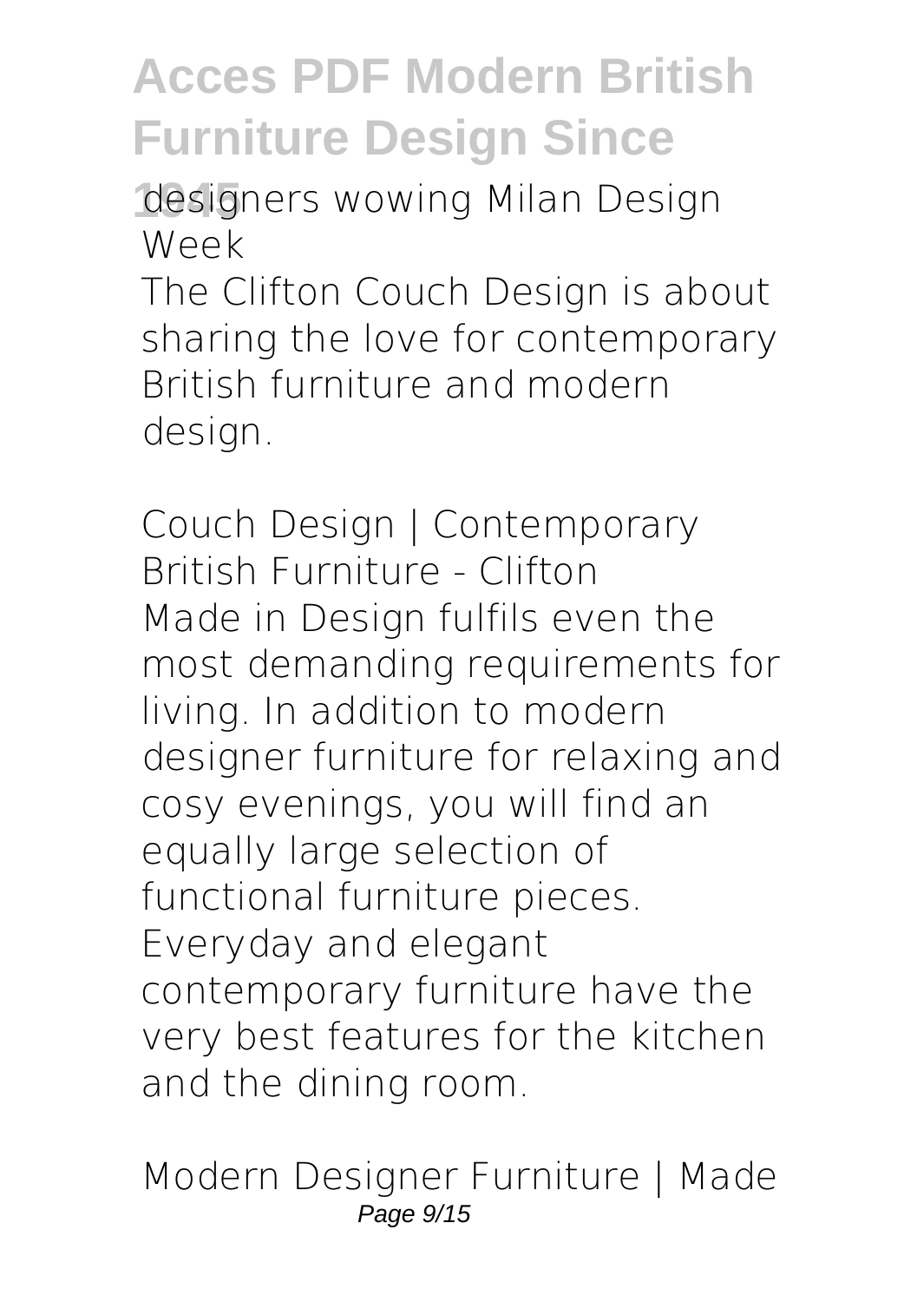**1945 in Design UK**

Lesley Jackson is a writer, curator and design historian specializing in twentieth-century design. She has written widely on post-war design and has published several books on textiles, including Robin and Lucienne Day (2001), 20th-Century Pattern Design (2002), From Atoms to Patterns (2008), and Shirley Craven and Hull Traders (2009).

**Modern British Furniture - Victoria and Albert Museum** The furniture designs began to evolve during the reign of William III, but the term generally applies to pieces popular during and after Queen Anne's reign (1702-1714). It continued to be lighter and more designed than previous Page 10/15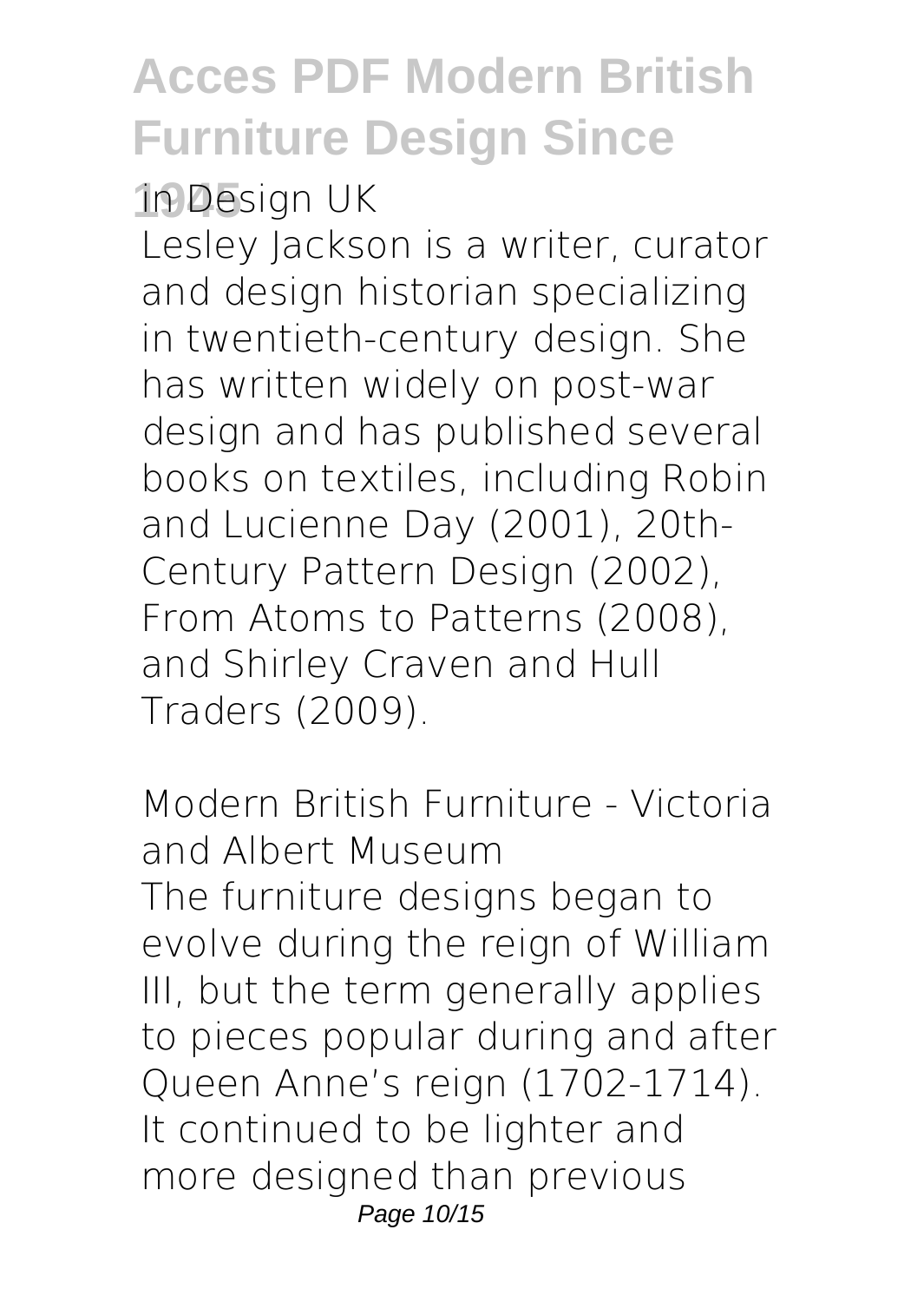eras, featuring curved shapes, cabriole legs, cushioned seats, and padded feet, but ornamentation is minimal.

**15 Popular British Furniture Styles: An Essential Guide to ...** Title: Modern British Furniture Design Since 1945 Author: Robert Kohl Subject: Modern British Furniture Design Since 1945 Keywords: Modern British Furniture Design Since 1945,Download Modern British Furniture Design Since 1945,Free download Modern British Furniture Design Since 1945,Modern British Furniture Design Since 1945 PDF Ebooks, Read Modern British Furniture Design Since 1945 PDF Books ...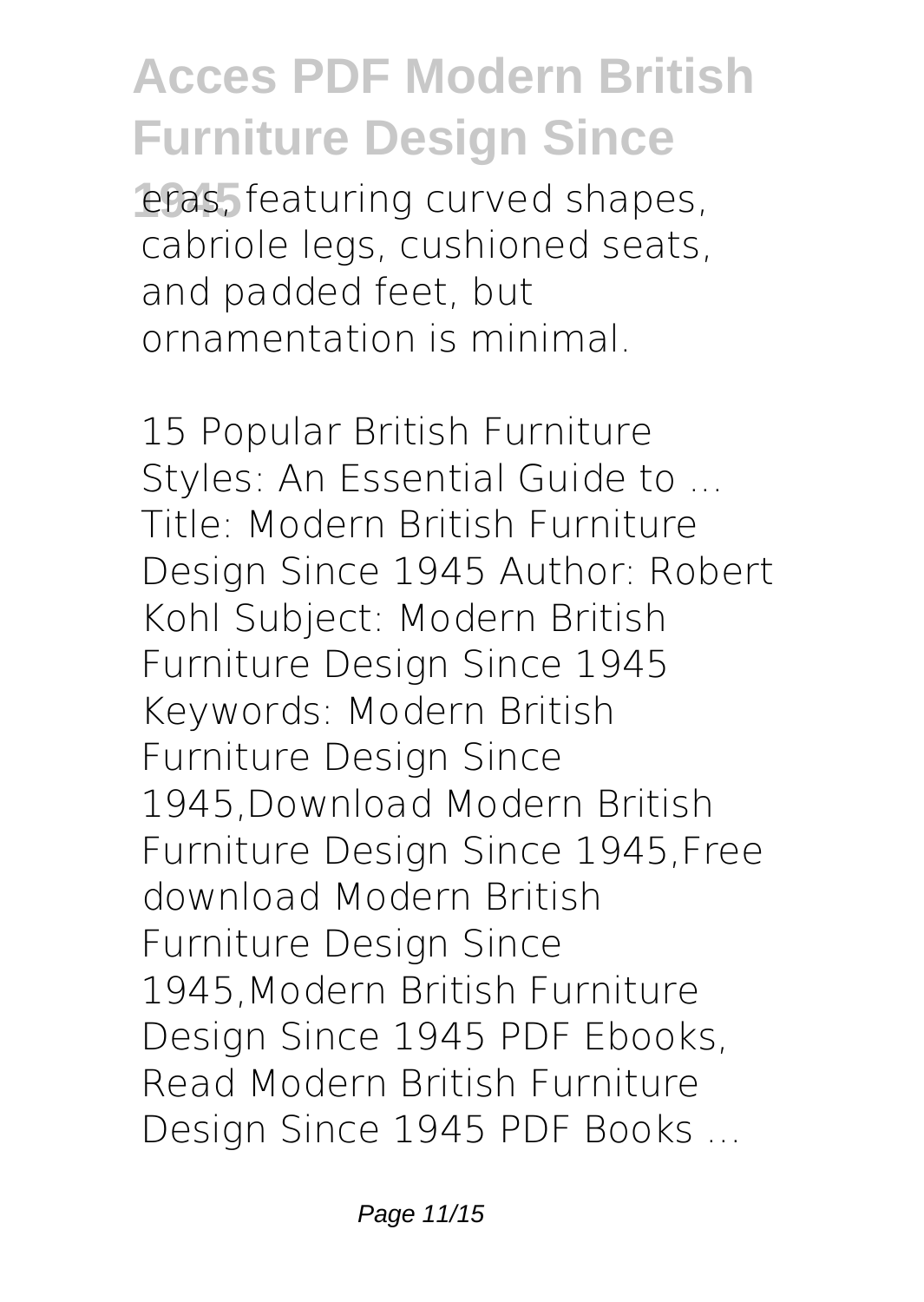**1945 Modern British Furniture Design Since 1945** Over 200 years of design and inspiration have gone into creating our stunning range of classic and contemporary furniture. Our designs suit every style, with a focus on innovation, quality and skilled craftsmanship, offering designer furniture for your living room, dining room & home office. Quality design and premium craftsmanship are at the heart of every piece of furniture that we offer.

**Modern Furniture | Designer Furniture | HEAL'S (UK)** Title: Modern British Furniture Design Since 1945 Author: i¿1/<sub>2</sub>i¿1/<sub>2</sub>Tobias Bachmeier Subject: ii.<sup>1</sup>/<sub>2</sub>ii.<sup>1</sup>/2Modern British Furniture Page 12/15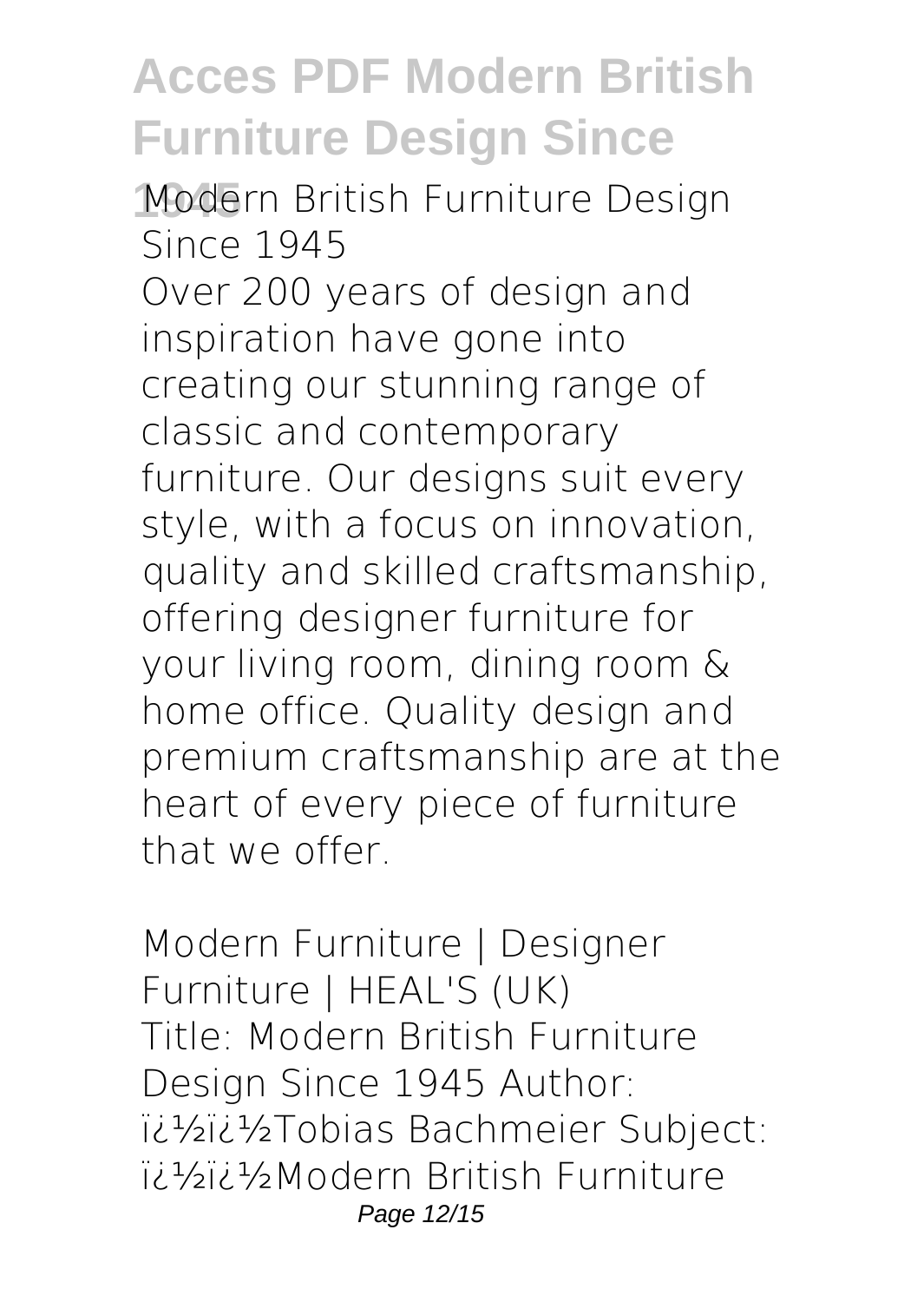#### **Acces PDF Modern British Furniture Design Since 1945** Design Since 1945

**Modern British Furniture Design Since 1945** Modern Designer Furniture - Contemporary Dining Chairs, Sofas, Tables & Shelving. From design classic furniture like the Vitra Eames Lounge chair to modern furniture designs like the Hay Mags Sofa, we have a wide range of furniture styles available at Utility. Whether it's midcentury modern furniture from Vitra, Scandinavian contemporary furniture from Menu or modern furniture from Muuto; we have the right furniture design for you.

**Contemporary Furniture - Designer Modern Furniture for the**

**...**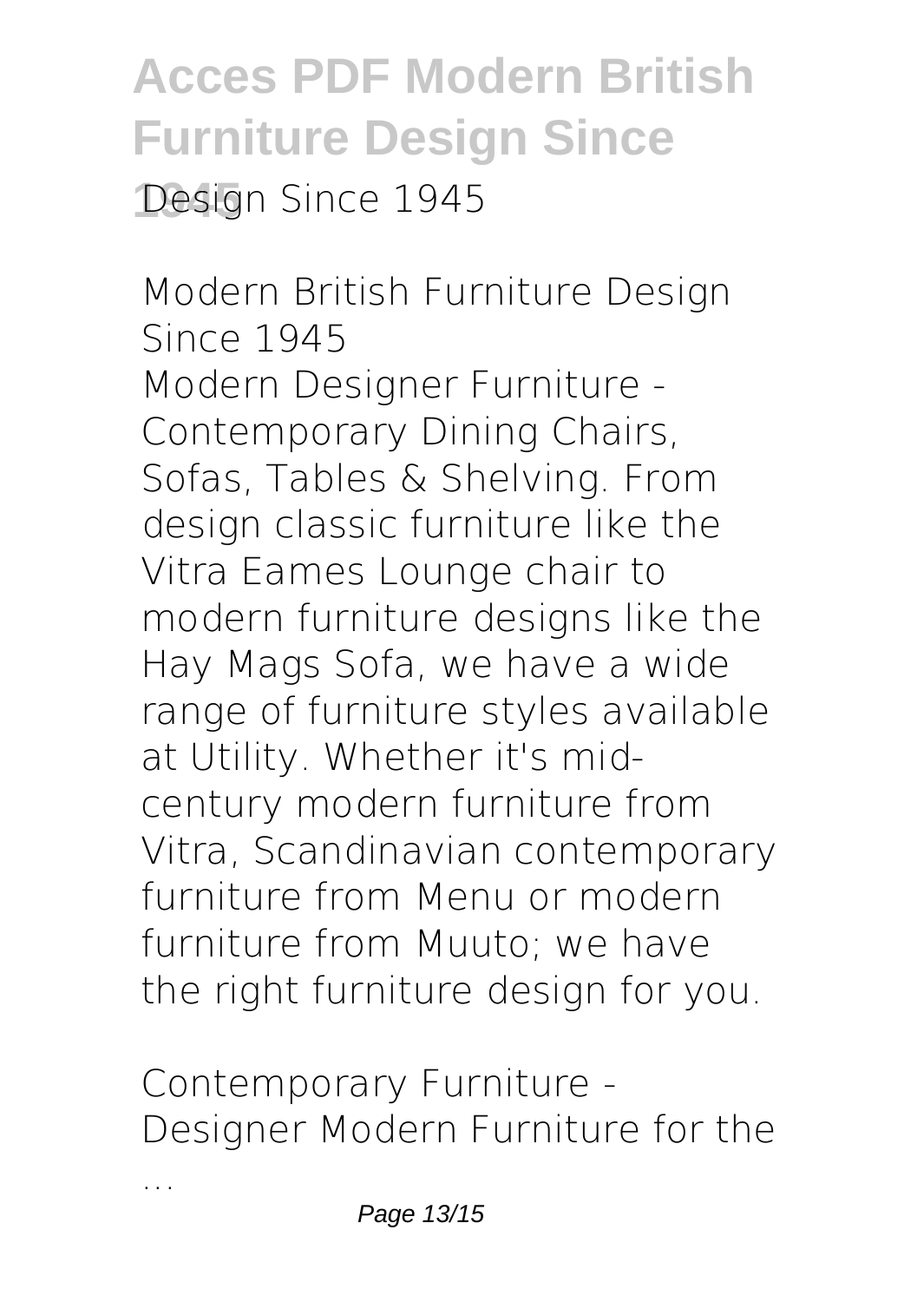**1945** Charles and Ray Eames (Charles, 1907-1978 & Ray, 1912-1988) Charles and Ray Eames dominated the furniture design scene in the US from the early 1950s to the 1970s, and they are most known for their Eames Lounge and Ottoman chairs.

**11 Iconic Furniture Designers Of The 20th Century And Beyond** Le Corbusier proceeded to provide innovative architectural projects during his career, including in the field of furniture design. He founded his own furniture design company in 1928 with a standout collection, including a set of lounge chairs through a collaborative alliance with Charlotte Perriand and Pierre Jeanneret.